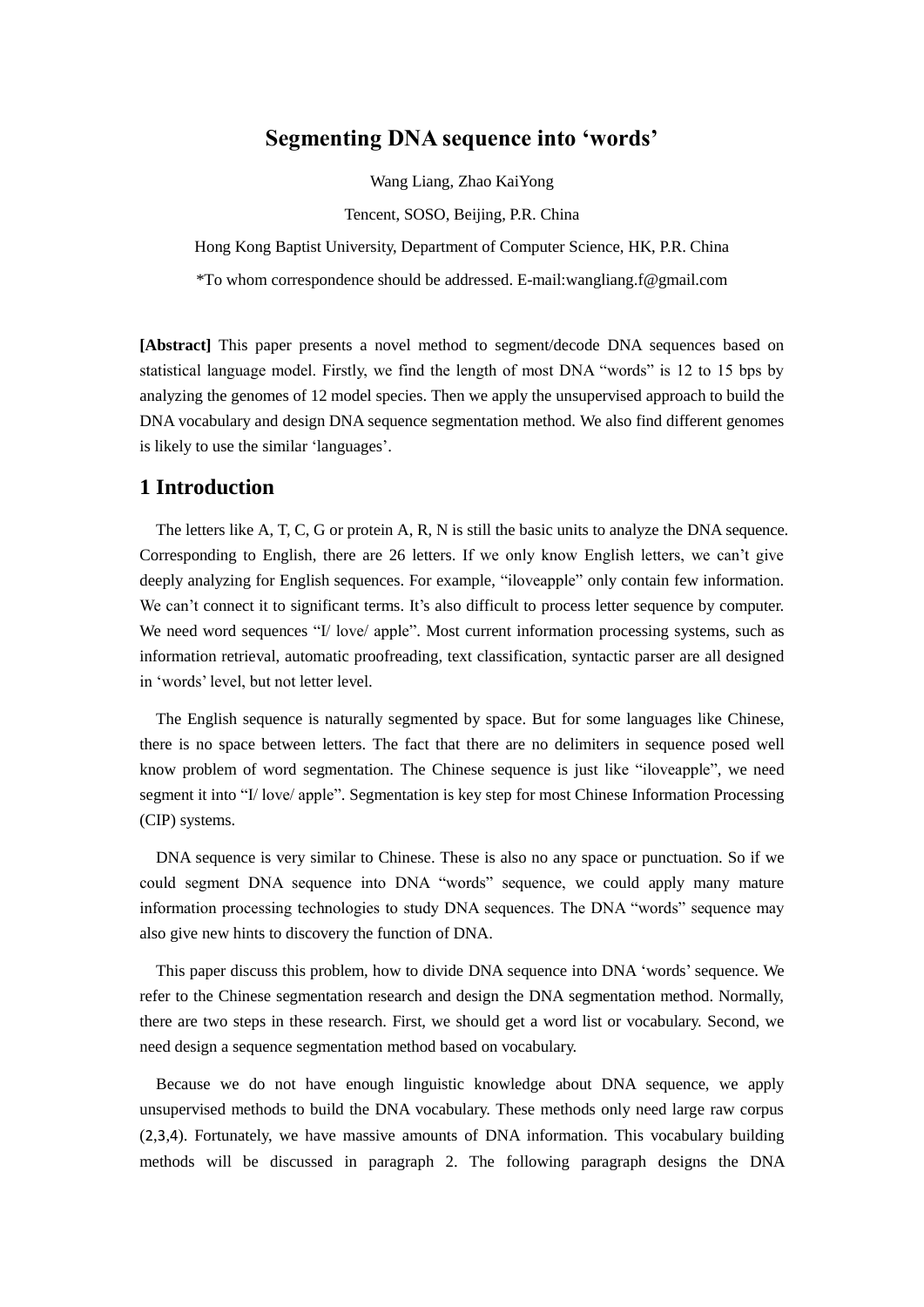segmentation method. For example, segmentation of "TGGGCGTGCGCTTGAAAAGAGCCTAAG" could be "TCGG/ GC…", "TCGGGC/ GT", etc. We will decide a right segmentation form. The benchmark of segmenting method is also proposed. We give some application of this method in last summary part.

# **2 DNA Vocabulary**

#### **2.1 Experiment data**

Unsupervised methods need large raw DNA sequence. Here we use 12 full genomes of model species as experimental data (Aspergillus, Schizosaccharomyces, Acyrthosiphon, Zebrafish, Strongylocentrotus, Arabidopsis, Caenorhabditis, Fruit Fly, Human, Mouse, Oryza, Xenopus).

#### **2.1 DNA word length**

To apply the unsupervised method, we should know the maximal length of "words" first. Three "word length" in tripe decoding of gene sequence could only represent 64 kinds of meaning. But the functions of non-gene sequence may be much more complex. "Three word lengths" may be not enough to reveal their linguistic feature. So we guess the DNA words word length is more than 3. Here we apply two statistical methods to evaluate the length of DNA words.

First, we could use "zipf's laws" to evaluate the length of words. The "zipf's laws" states, in a long enough document, about 50% words only occur once. These words are called 'Hapax legomenon'.

Although the DNA sequence is not segmented into words, we could construct words by intersecting segmenting the sequences and calculate the percentage of 'Hapax legomenon'. For instance, the sequence "AAACG", assume the word length is 2. Its intersecting segmentation is AA, AA, AC, CG. There are 3 different words, AA,AC,CG. AA appears twice. AC and CG appears once, which are 'Hapax legomenon'. So there are 2 'Hapax legomenon'. Its percentage is 2/3, about 66%. If for a length, its percentage of "Hapax legomenon" is 50%, we use this length as word length.

The relation of word length 'n' and the percentage of 'Hapax legomenon' in 12 genomes are shown in Fig.1.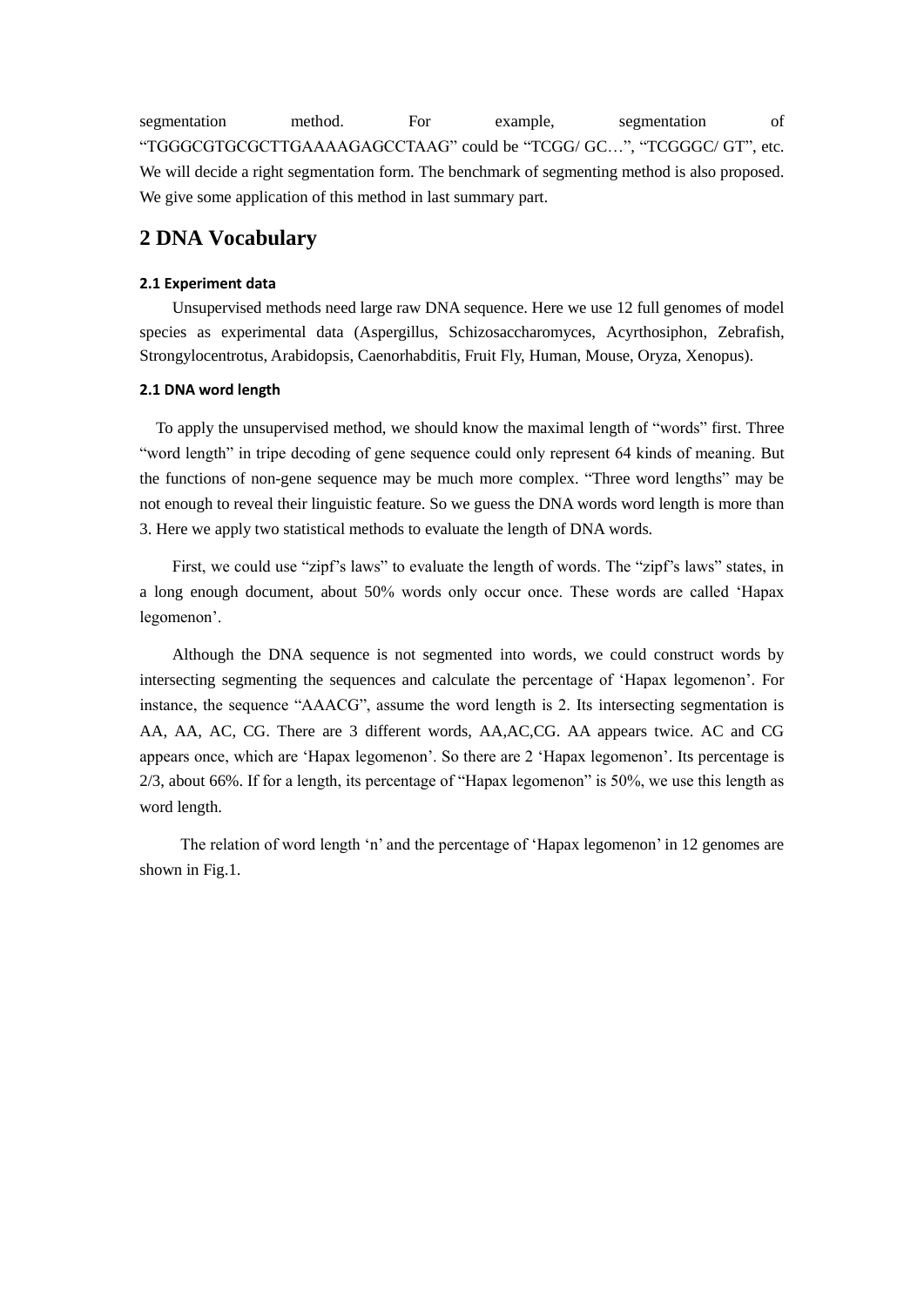

Fig.1 relation of word length and percentage of hapax legomenon (x axis is the word length, y axis is the percentage of hapax legomenon). The red lines correspond to Aspergillus and Schizosaccharomyces. The green lines are Human, Mouse, Xenopus. The other blue lines correspond to other genomes.

In Fig.1, we find 50% line of 'Hapax legomenon' corresponding to word length 12 to 15 of most genomes, which shows the length of most DNA words is no more than 15.

Then we could use the n-grams language model to evaluate the length of words ([5](#page-11-2)). Such model calculates the probability of sequence based on its intersecting segmentation. The n in 'n-grams' means we use word length n to intersecting segment the sequences and build language model.

In n-grams model, we could evaluate the word length n based on this law: the sequence probability will rise with the increase of assumed word length n, till n reach the maximal words length. Normally, we use language perplexity to express the probability of large corpus. This indicator has simple reciprocal relation with probability. So the lowest point of language perplexity will correspond to the maximal words length.

Here we use the 12 genomes to build n-grams models and calculate the language perplexities respectively. The relation of 'n' of "n-gram" and the perplexity of each genome is shown in Fig.2: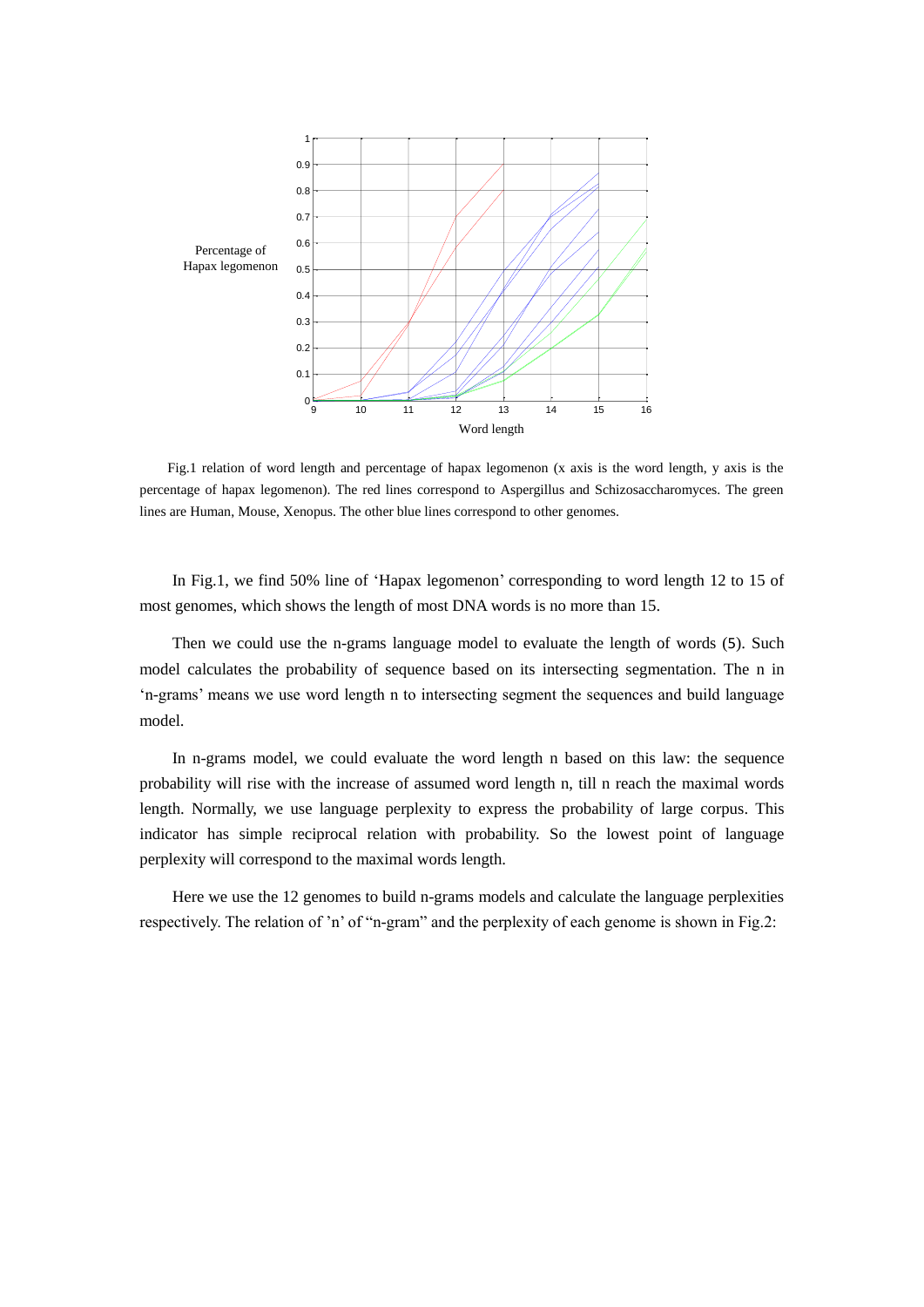

Fig 2. The relation of n-gram 'n' and language perplexity of DNA of model species. The red lines correspond to Aspergillus and Schizosaccharomyces. The green lines are Acyrthosiphon, Zebrafish, Strongylocentrotus. The other blue lines are Arabidopsis, Caenorhabditis, Fruit Fly, Human, Mouse, Oryza,Xenopus.

The Fig.2 shows the language perplexities reduce with the increase of word length n, till  $n$ <14. When  $n > 14$  the perplexity of most genomes will increase, which means the language model will not believable for data sparse problem. So we could decide that the upper bound of n of n-gram model for genomes is about 12-15, which shows the fifteen letters almost has no relation with the previous 14 letters in a sequence. It also means the lengths of most words should be no more than 15.

Two methods all show the maximal length of DNA is about 12 to 15. In our experiment, we use the 12 as the maximal length of DNA "words". We should also note that the "word" is a relative concept. For example, the composite word like "big apple" could also be regarded as word. So if we have more corpus, we could set longer length for DNA words.

#### **2.3 DNA vocabulary**

For 12 word length, we will get  $4^{1+4^{2}+...+4^{12}} = 22,369,620$  words. We need evaluate the probabilities of all possible DNA word and then filter the word list to build final vocabulary.

Here we give three methods to get the word probability.

First, we could use the simple frequency method:

Probability of word:  $P(word) = C(w)/C(N)$ .  $C(word)$  is number of word 'w' appear in corpus, C(N) is all word occurrence numbers.

For example: "who is who".  $C(N)=3$ , $C(who)=2$ , $C(is)=1$ . So  $P(who)=2/3$ ,  $P(is)=1/3$ . For 2-gram words,  $C(\text{who is})=1, C(\text{is who})=1, C(N)=2.$  So  $P(\text{who is})=1/2, P(\text{is who})=1/2.$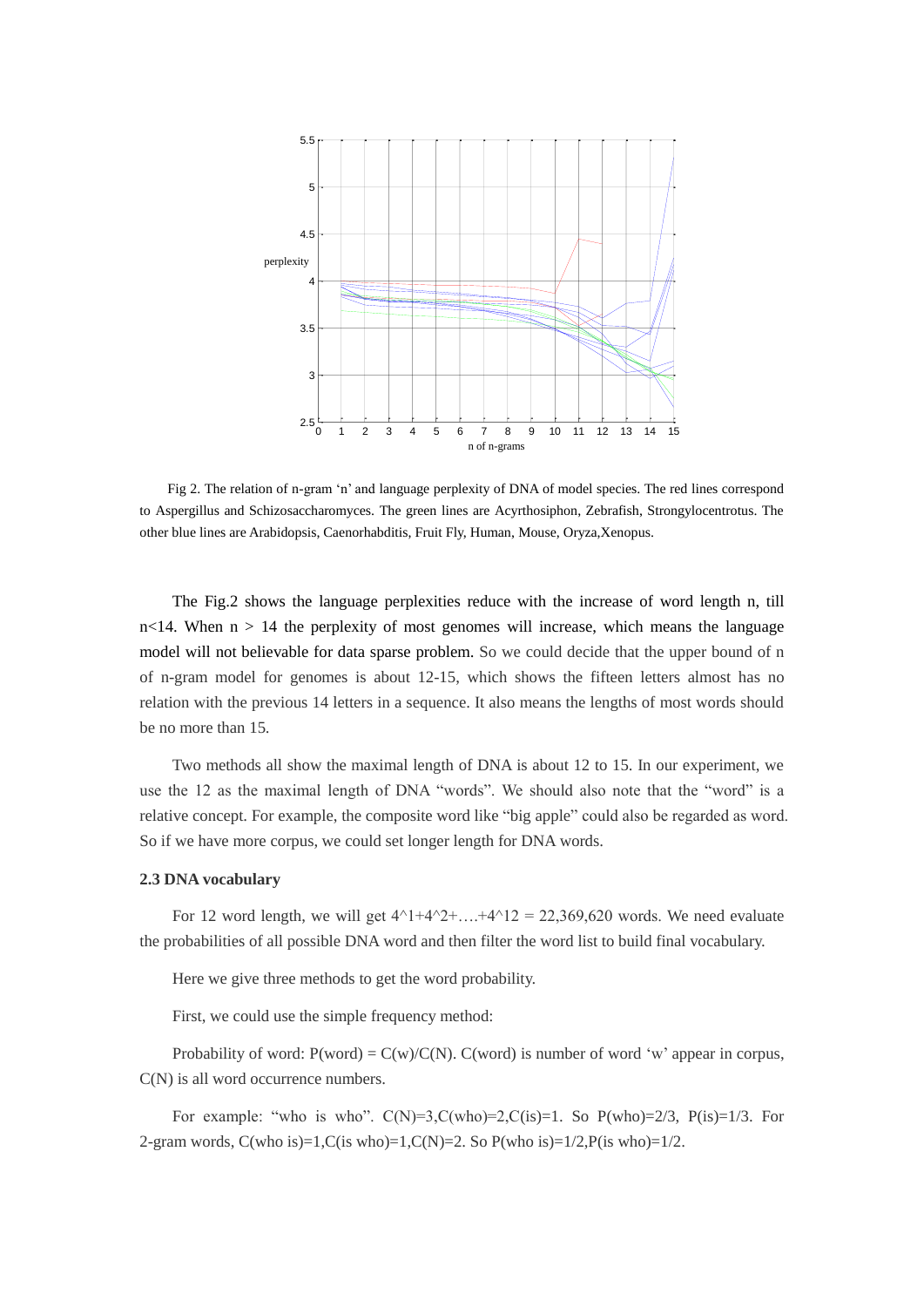Second, we could get the probability of each word based on n-grams language model.

For example, the probability of sequence of "ABC":

#### $P(ABC)=P(A)P(B|A)P(C|AB)$

In n-grams language models, we have calculated  $P(A)$ ,  $P(B|A)$ ,  $P(C|AB)$  etc. We could directly get all DNA words and its probability. Because language model could apply more smooth method, this probability is more reliable.

Lastly, we could also use EM method to get word probability. For this method, we only give an initial probability for all possible words and then iteratively calculate the probability till convergence [\(2\)](#page-10-0).

Then we could filter this word list to build final vocabulary according to following rules:

First, The DNA word should have the high frequency. This is a basic ruler to filter the words. For example, in 4-gram counting, the frequency of "love" will be much higher than "ovco", so "love" will be added into vocabulary. "ovco" will be disregarded. Here we select a frequency threshold for 9-12 bps length words. All possible word of 1-9 bps are also added into vocabulary.

Secondly, the connection of letters in word should be strong enough. For example, the frequency of "hisapple" is very high, but the "his" and "apple" is also high frequency word. We could use probability methods to filter these words. The probability P(his)\*P(apple) is much more than P(hisapple). So the happening of "hisapple" is only a random collocation, it could not be regard as a word. This rule filters the combination of high frequency words.

Thirdly, the "word" should have clear boundary. For example, 'ur' in 'our' will have a high frequency, but most of its left letter are 'o'. It has no clear left boundary, so it's not a word. Most of such "words" are substring of significant terms. We could use the boundary-verification to eliminate these invalid candidates [\[10\]](#page-11-3).

After delete these words, we get a vocabulary containing 564,145 words. We use this word set as our DNA vocabulary.

#### **3 DNA sequence segmentation**

After having a vocabulary with probability, we could use the maximal probability segmentation method to segment the DNA sequence into "DNA words" sequence. It's also mature approaches in natural language processing research. For example, a sequence 'AGC' could be divided into, 'A /G /C', 'AG /C', 'A /GC','AGC'. This method selects a segmentation form having the maximal probability as the segmentation of this sequence.

In segmentation researches, we normally use the precision to measure the effect of a segmentation method. It's the ratio of number of rightly segmenting words to that of all words in the sequence. Since we didn't know the DNA words beforehand, we design a stability indicator to evaluate the effect of DNA sequence segmentation.

For a sequence of "CCCTAAACC", assume its segmentation is "CCC/ TAAA/ C/ C". Then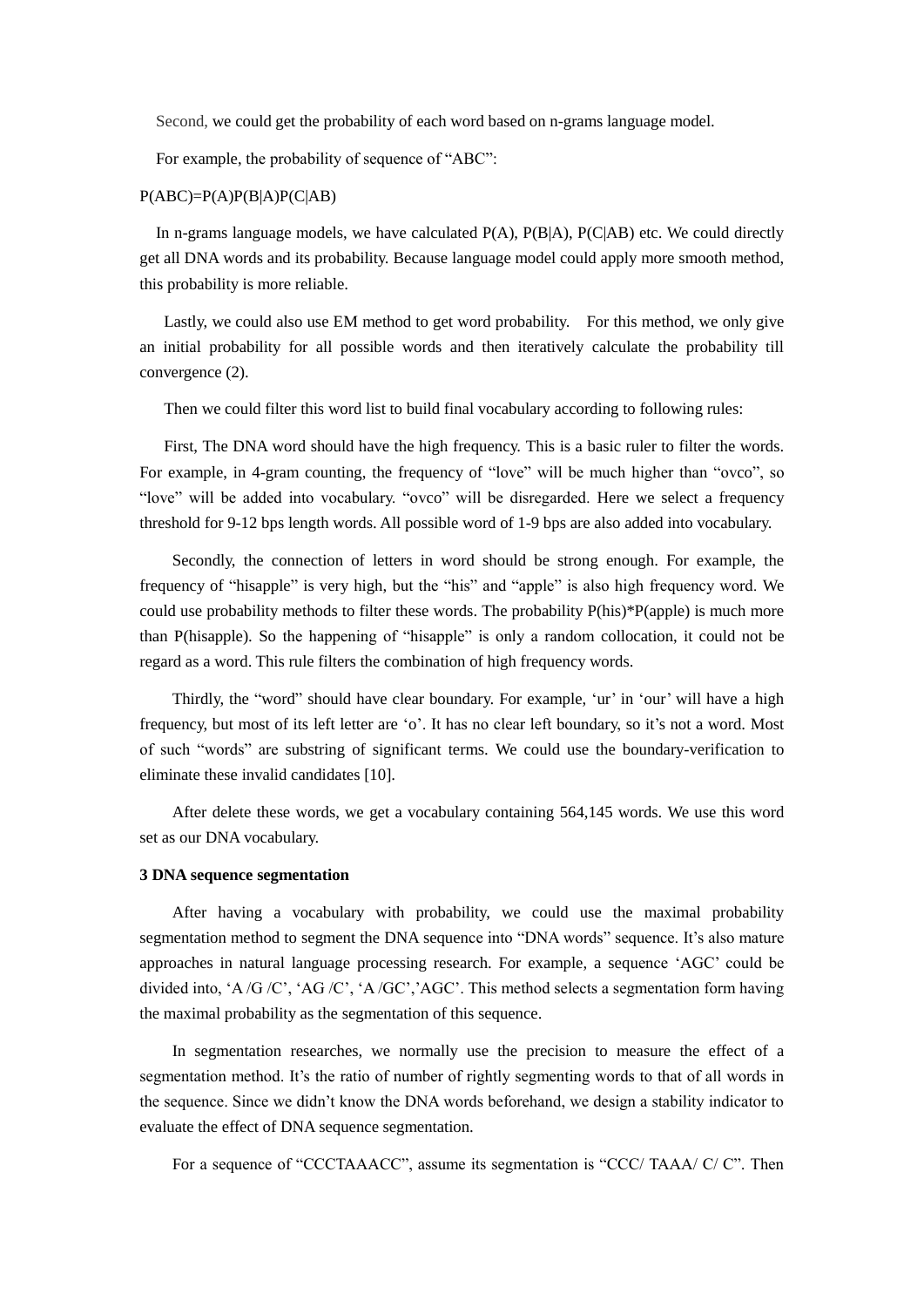we delete the first letter of original sequence, the new sub sequence is "CCTAAACC". If its segmentation is "CC/ TAAA/ C/ C", it has one different "word" compared to previous sequence. But if the segmentation is "CCT/ AAA/ CC", it will become a completely different sequence. So a good segmentation method should ensure the sub sequence is segmented into the same form with the original sequence. To run stability test, we only need delete some letters from original sequence and then segment it and calculate the percentage of same segmenting words between this sequence and original sequence.

We randomly select a group of 100 bps length DNA sequences from each genome and run the segmentation stability test by corresponding segmentation models. The average stability ranges from 0.96 to 0.99.

Then we randomly selected 100M data from 12 genomes respectively and create a new vocabulary. The segmentation stability of segmenting method based on this new model ranges from 0.90 to 0.95. This segmentation stability is only 5% lower than previous test, which shows different genomes may share the same vocabulary. So we use this vocabulary built by mixed data as our vocabulary. A single DNA vocabulary for all species will bring many advantages for DNA sequences analyzing.

Here we also discuss an interesting question, all genomes use the same language? We build two dictionaries by rice genome and human genome respectively. Then we use these two dictionaries to segment same sequence. If two dictionaries segment it into same segmented form, they may use the same language.

Just like segment stability metric: first, use two dictionary to segment one sequence. Get two segmented sequences. Then calculate the percentage of same segmenting words between two segmented sequences.

- 1) Build vocabulary by different chromosomes of human, segment same sequence. Such 'stability ' : about 85%.
- 2) Build vocabulary by different genomes, segment same sequence. Such 'stability': about 35%--50%.

For data sparse problem, some words only appear several times, its probability is not reliable. So the cross 'stability' above is low. There are mainly tow methods to deal with data sparse problem. First, we could use more sequences/corpus. But single genome data is limited and not enough to evaluate all word prob. Second, we could apply more smooth methods. For example, when we reduce the word length or filter more words, such stability increases.

This result shows that different genomes is likely to use same language.

## **4 Summary and some applications**

The DNA 'words' description build a bridge between natural language processing and DNA research. Almost all current text information processing technology could be directly applied in DNA analyzing. Here we use the dictionary built by mixed genomes data.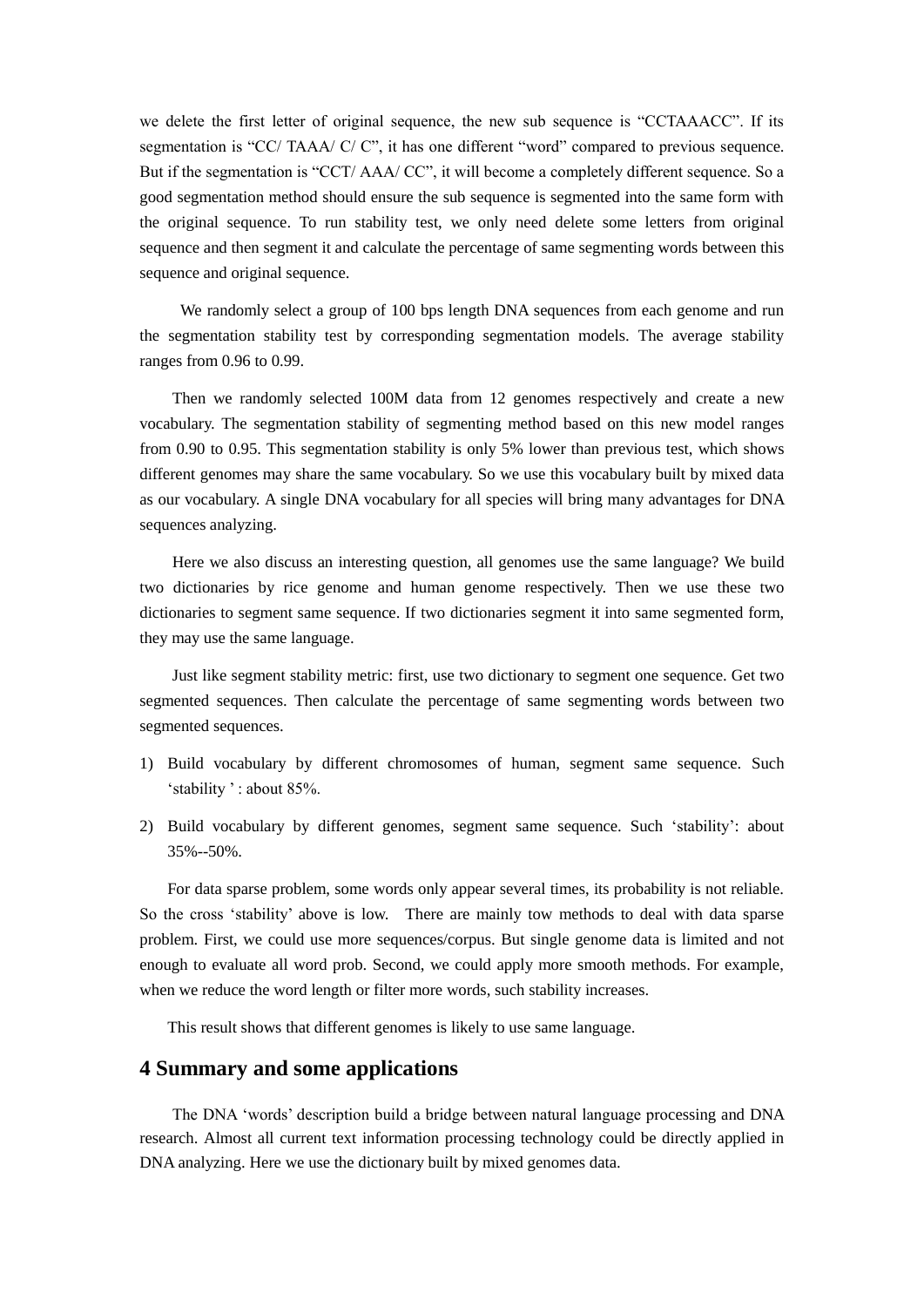First, we could find the "hot topic" in genomes. Here we use LDA method to get such topics. Some results are shown as follows:

> Topic 0th: TTTTTT, TTTTTTT, GAGAAG, CAACAA, ATATAT Topic 1th: ATATAT, AACAAAA, AATATTT, AACAAA,GAAGGA **Human** Topic 0th: TTTTT, TTTTTT, GAGAAG, CAACAA, ATATAT<br>Chromosome 1 Topic 1th: ATATAT, AACAAAA, AATATTT, AACAAA, GAAGGA<br>Chromosome 1 <sub>Topic 2th:</sub> AACAAA, GGAGGG, AAGAAA, CTTCCT, TTTGTT Topic 0th: TTTTCT, TTGTTTT, TCTCTC, TTTCTTT, AAGAAA Topic 1th: TTTGTT, TTTTTTT, TTATTTT, TGCCAC, AAACAA **Human** Topic 0th: TTTTCT, TTGTTTT, TCTCTC, TTTCTTT, AAGAAA<br>Chromosome 2 Topic 1th: TTTGTT, TTTTTTT, TTATTTT, TGCCAC, AAACAA Mouse Chromosome 1 Topic 2th: AAATAA, AAATAAA, CACACA, GAAGAG, AAGAAAA Topic 0th: CCTCCC, AGGCAG, GAGAGA, CAGGCA, CTGAGGTG Topic 1th: TCTCTCT, AAATAAA, ATAATA, TTTTTCT, AACAAA

Fig3. Hot topics in some chromosomes

The for alignment method. Current method mainly compare two sequences letter by letter. After segmenting, we could compare them word by word, which will be faster. We could also use the inverted index structure to build a DNA search engine like Google.

Moreover, "automatic proofreading" functions could also be applied in DNA analyzing to check the mutant gene or mistakes in DNA sequencing ([6](#page-11-4)).

The DNA words and related segmentation method give a new description for DNA sequence. If we could find some DNA "words" correspond to biological meaning, it will be the really interesting result.

### **Methods and materials**

We use the SRILM to build the language model of DNA with Good-turning as discount method ([7](#page-11-5)). All genomes data are downloaded from NCBI ([8](#page-11-6)). The source code of segmentation method of this paper could be found in ([9](#page-11-7)).

#### **N-gram language model and word length evaluation**

N-grams are sequences of 'n' words in a running text. N-gram frequencies or more sophisticated statistical models of n-gram are widely used for text processing applications such as information retrieval, language identification, etc. In a biological context, n-gram can be sequences of amino acids or nucleotides. For instance, the sequence "AAACG", its unigram are A,A,A,C,G. The 2-grams are AA, AA, AC, CG. Similarly, 3-grams are AAA, AAG, ACG.

N-grams language model uses the basic statistical properties of n-gram. An *n*-grams model predicts  $x_i$  based on  $x_{i-(n-1)},...,x_{i-1}$ . In Probability terms, this is  $P(x_i | x_{i-(n-1)},...,x_{i-1})$ . When used for language modeling, independence assumptions are made so that each word depends only on the last n-1 words. For example, for 3-grams:

 $P(ATCG) \approx P(A)P(T|A)P(C|AT)P(G|TC)$ 

The basic statistical feature for an n-grams model is language perplexity or entropy, which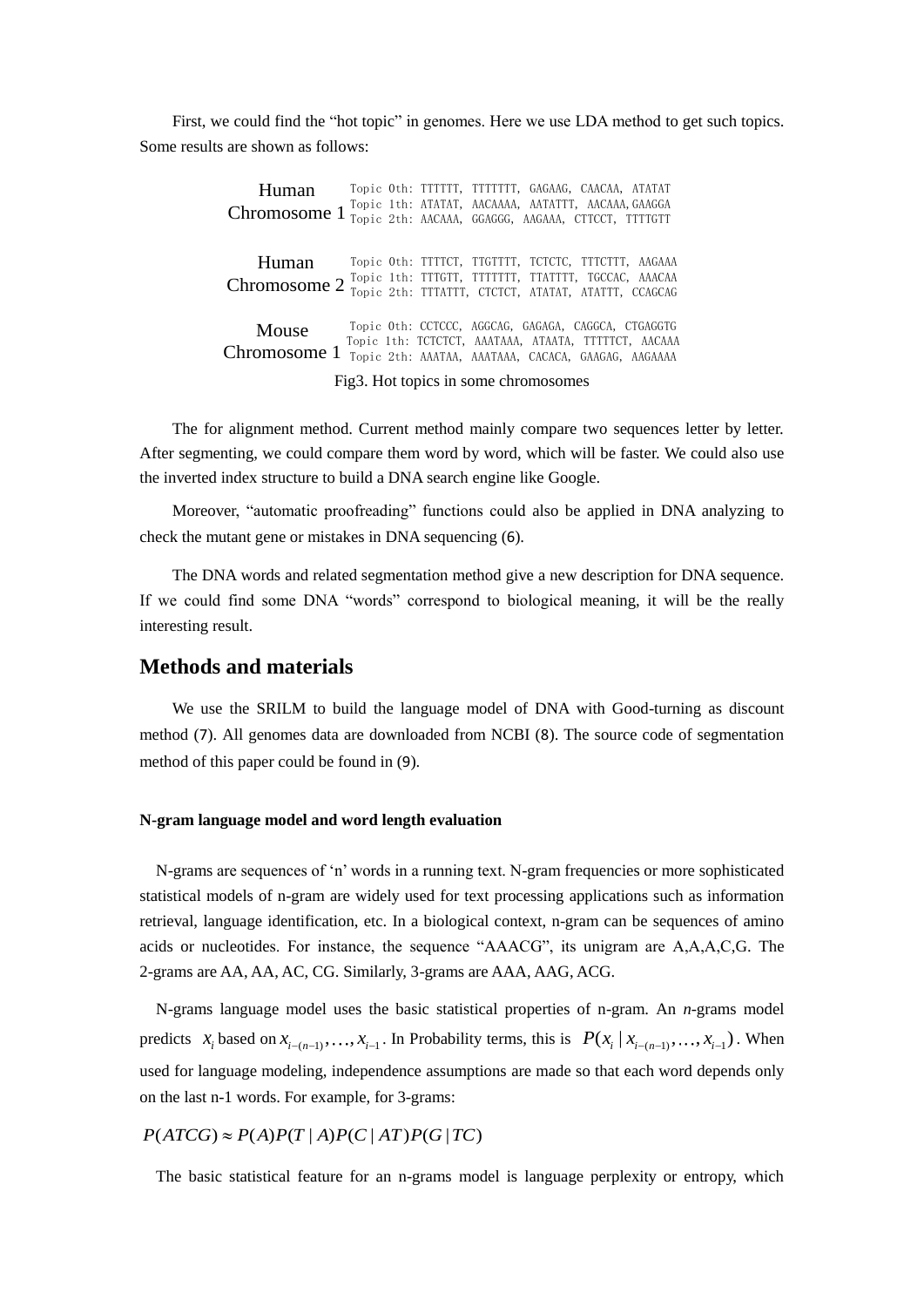describe how well the language model predicts a new text composed of unseen sentences.

The entropy is the average uncertainty of a single random variable:

$$
H(X) = -\sum_{x \in X} p(x) \log_2 p(x) \tag{1}
$$

For example, the DNA sequence,  $x \in \{A, T, C, G\}$ , the entropy of one random variable is:

$$
-(p(A)\log_2 p(A) + p(T)\log_2 p(T) + p(C)\log_2 p(C) + p(G)\log_2 p(G))
$$
 (2)

Then for n random variables, corresponding to n length sequence, its entropy:

$$
-\sum_{x_i \in X} p(x_1, x_2, \cdots x_n) \times \log_2 p(x_1, x_2, \cdots x_n)
$$
\n(3)

For example, the entropy of n=2 DNA length sequence, its entropy:

$$
-(p(AA)\log_2 p(AA) + p(AT)\log_2 p(AT) + p(AC)\log_2 p(AC) + p(AG)\log_2 p(AG) +
$$
  
 
$$
p(TA)\log_2 p(TA) + \cdots + p(GG)\log_2 p(GG))
$$
 (4)

According to Shannon-McMillan-Breiman theorem:

$$
H_{\infty}(X) = \lim_{n \to \infty} \{-\frac{1}{n} \log_2 P(x_1, x_2, \cdots, x_n)\}\tag{5}
$$

This value is defined as the language entropy. Its unit is bit. Normally, we use a very long sequence to evaluate this value.

In terms of n-grams analysis, perplexity is a measure of the average branching factor and can be used to measure how well an n-gram predicts the next juncture type in the test set. Perplexity could be calculated by entropy:

$$
2^{H(X)}\tag{6}
$$

Here we use the method of SRILM to calculate the perplexity. SRILM define the perplexity as:

$$
10^{\frac{-\log_{10} P(T)}{Word}}
$$
, here 'T' is the sequence, 'Word' is the word number in this sequence. This definition has no essential difference to the perpetity definition above.

Because here P(T) is only decided by the word length. The maximal word length evaluation problem could be defined as:

$$
Perplexity^* = \arg\min_{WL} (10^{\frac{-\log_{10} P(T|WL)}{Word}})
$$
\n(7)

Here WL is the word length.

### **Segmenting method**

Because we have obtained the DNA vocabulary with probability, we could apply the methods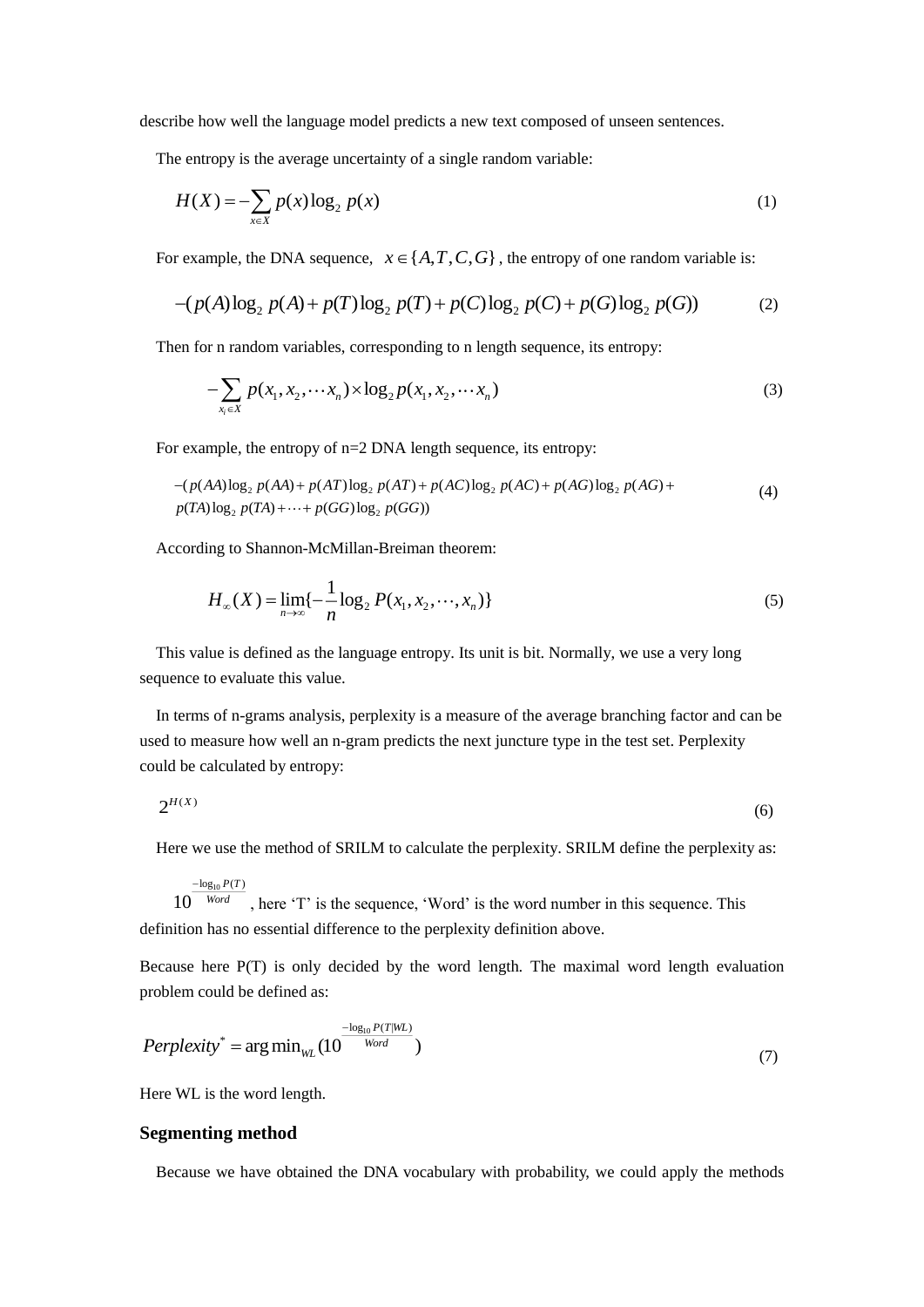from existing research to segment DNA Sequence. One basic method is called 'probability approach to word segmentation'.

We could use an example to show the mission of segmentation. For a sequence "ATAC", assume maximal word length is 3, its segmentation could be "ATA/ C", "AT/ AC", "AT/ A/ C", "A/ TAC", "A/ TA/ C", "A/ T/ AC", "A/ T/ A/ C". We select the segmentation candidate which has the maximal probability as the segmentation for the sequence.

In statistical language model, the probability of one form of segmentation is the product of probability of its all words:

$$
P^*(ATAC) = \max \left\{\begin{array}{l} P(ATA)P(C) \\ P(AT)P(AC) \\ P(AT)P(A)P(C) \\ P(AP)P(AC) \\ P(AP)P(AC) \\ P(AP)P(CP) \\ P(AP)P(CP) \\ P(AP)P(CP)P(CP) \end{array}\right\}
$$

(1)

If the sequence length is m, there will be  $2^{\lambda}(m-1)$  forms of segmentations. To reduce the calculation requirement, dynamic programming methods are applied.

The segmentation problem could be formally defined as:

 $S = c_1 c_2 \cdots c_n$  is a sequence of DNA letters.

 $W = w_1 w_2 \cdots w_m$  is a sequence of the word segmentation.

What we need is get

$$
W^* = \arg \max_W P(W \mid S) \tag{6}
$$

The most probable sequence of segmentation.

According to the Bayes Formula:

$$
W^* = \arg \max_{W} P(W \mid S) \Longrightarrow W^* = \arg \max_{W} \frac{P(W)P(S \mid W)}{P(S)} \Longrightarrow \arg \max_{W} P(W)P(S \mid W)
$$
(7)

Because the  $P(S|W)$  and  $P(S)$  are same for all segmentation forms, that leaves us only max $P(W)$ . Based on the words independent assumption, we have:

$$
P(W) = \prod_{i=1}^{m} P(w_i)
$$
\n<sup>(8)</sup>

The maximal probability segmentation method obtains a segmentation having maximal P(W). Normally, a word segmentation graph is applied to describe this method. The nodes represent the segmentation positions and the edge is the word with corresponding probability.

For example, a sequence "ATAC", its word segmentation graph is shown in Fig.1.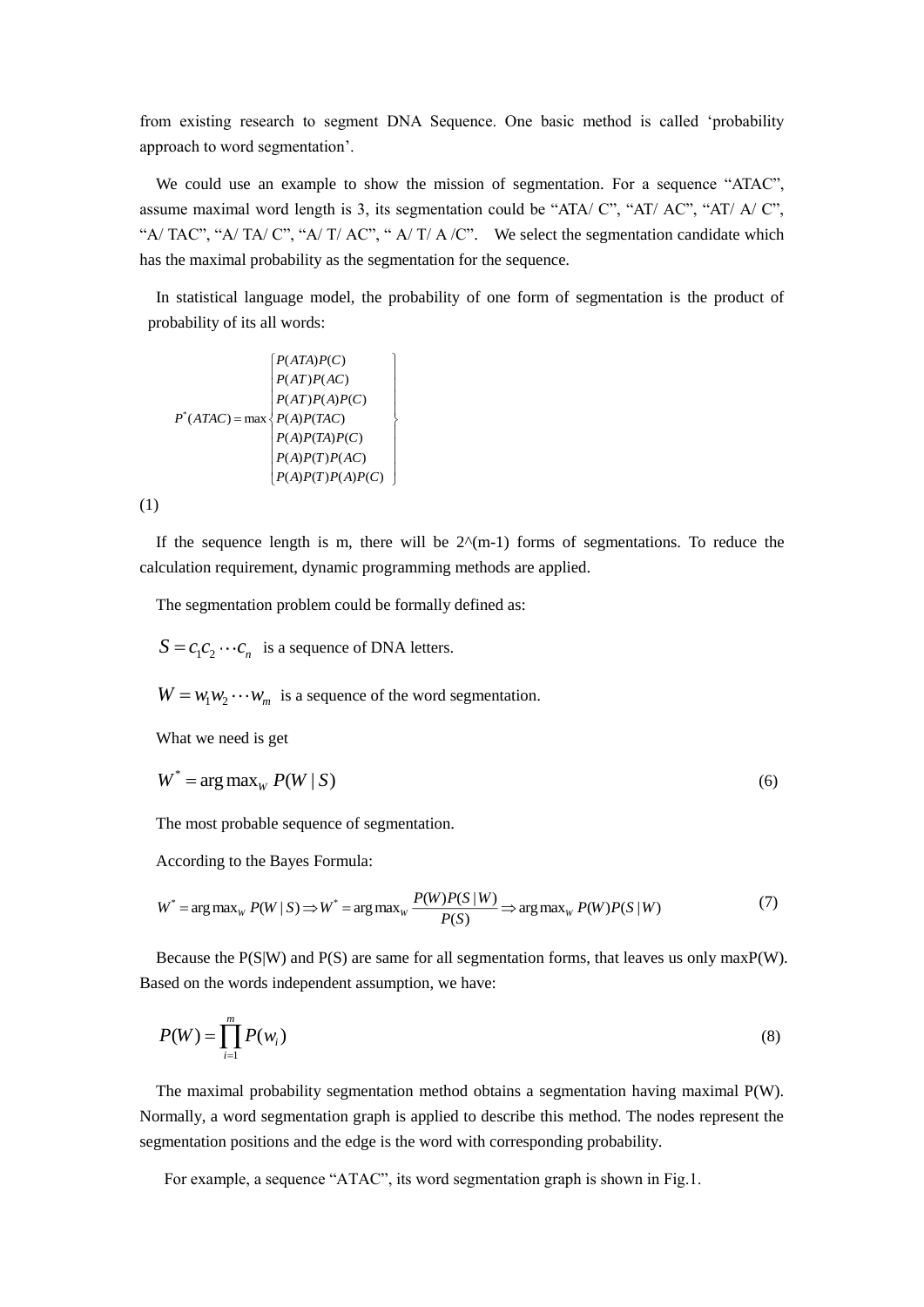

Fig.1. word segmentation graph

In Fig.1, The segmentation positions are 0,1,2,3,4. There are two path from begin node 0 to end node 4.

Path 1: 0---1---2----3----4, its segmentation form "A/ T/ A/ C/", the probability of this segmentation is  $P(A)*P(T)*P(A)*P(C)$ .

Path 2: 0---2---4, its segmentation form "AT / AC/", its probability is P(AT)\*P(AC).

We use segmentation which has the highest probability as the final segmentation form of a sequence. It's a standard optimal route problem. Many dynamic methods could be used to solve this problem.

Here is an example. A sequence in human genome is as follows:

# "TGGGCGTGCGCTTGAAAAGAGCCTAAGAAGAGGGGGCGTCTGGAAGGAACCGCAAC GCCAAGGGAGGGTG"

Our method will segment it into:

"TGGGCGTG/ C/ G/ CT/ TG/ AAAA/ G/ AGCCT/ AAGAA/ GAGGGGGCGTCTGGA/ AGGAA/ CC/ G/ CA/ A/ C/ GCCA/ AGGGAGGG/  $TG'$ 

### **Segmentation stability**

For a sequence of "CCCTAAACC", assume two kinds of segmenting methods all divide it into "CCC/ TAAA/ C/ C/".

Then we delete the first letter, it becomes "CCTAAACC":

For the first segmentation method , its segmentation is "CC/ TAAA/ C/ C/".

For the second segmentation method, its segmentation is "CCT/AAAC/C/".

In two segmented sequences, the words having the some begin position and end position could be regarded as the same word. Because we delete the letters from the beginning of sequence, we don't consider the first words in stability calculating.

The first segmentation has 3 same begin/end position pairs with original segmentation, so the stability of the first method is 1. For the second, it has 2 such pairs, but only has one same pair with original segmentation. So its stability is 0.5. This process is illustrated in Fig.3.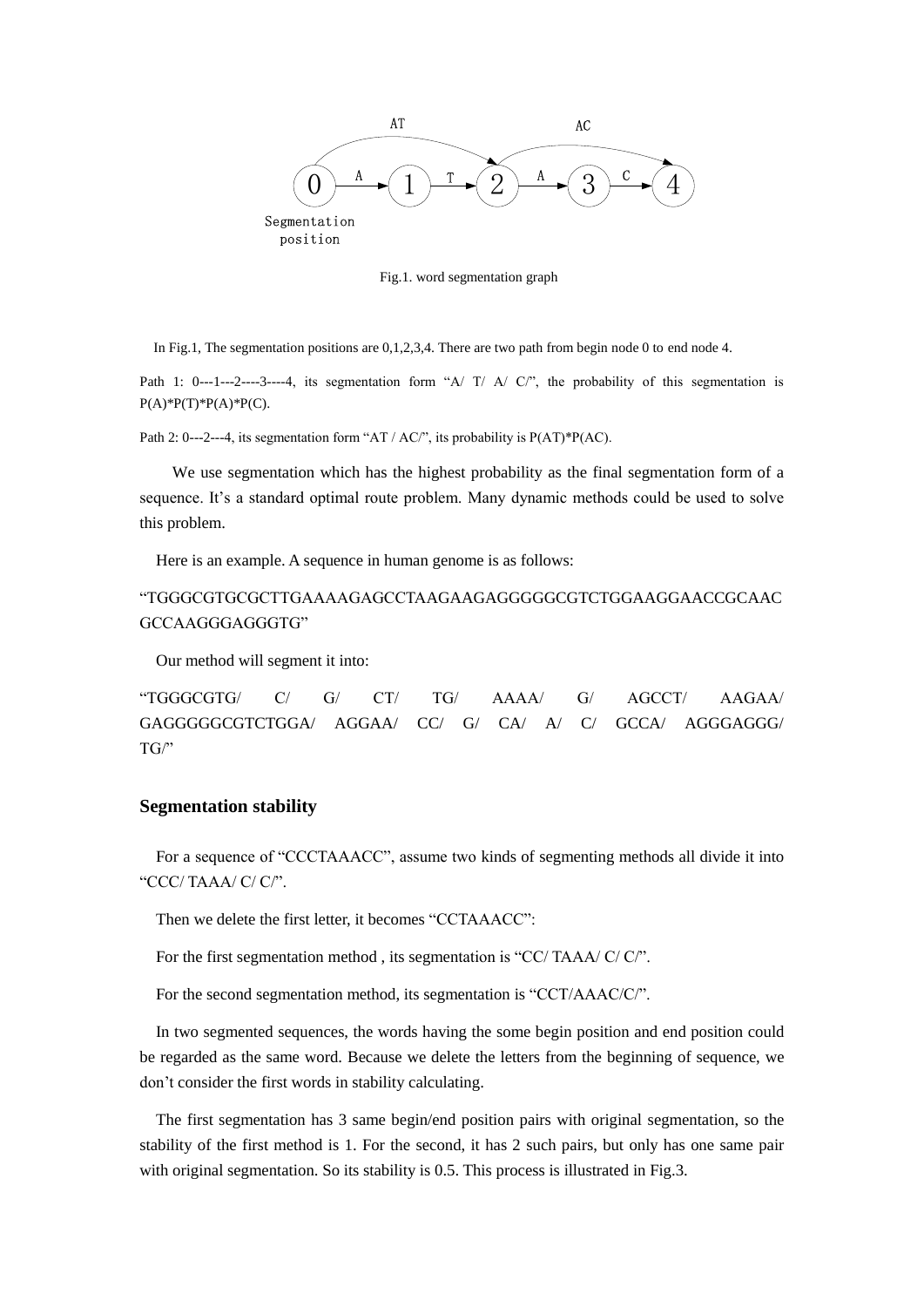

Fig 2. For segment method 1, words number (begin/end position pairs number) in sub sequence is 3, all are same with original sequence, so sability: $3/3=1$ . For method 2, words number is 2, one is same with original sequence, so stability:1/2=0.5.

For vocabulary build by different genomes, the segmentation stability test results are shown in table.1:

| genomes   | Acyrthosiphon | Arabidopsis | Aspergillus | Caenorhabditis      | <b>Zebrafish</b>   | Fruit Fly |
|-----------|---------------|-------------|-------------|---------------------|--------------------|-----------|
| stability | 0.980074      | 0.986467    | 0.973245    | 0.98359             | 0.963535           | 0.983323  |
| genomes   | Human         | Mouse       | Orvza       | Schizosaccharomyces | Strongylocentrotus | Xenopus   |
| stability | 0.974546      | 0.965113    | 0.969982    | 0.983754            | 0.970433           | 0.973462  |

Table.1: segmentation stability of different genomes data model for different genomes

The experiments above build different vocabularies for different species. For vocabulary built by mixed genomes data, its segmentation stability is shown in table2.

| genomes   | Acvrthosiphon | <b>Arabidopsis</b> | Aspergillus | Caenorhabditis      | <b>Zebrafish</b>   | Fruit Fly      |
|-----------|---------------|--------------------|-------------|---------------------|--------------------|----------------|
| stability | 0.942446      | 0.953038           | 0.949611    | 0.933767            | 0.904238           | 0.93521        |
| genomes   | Human         | Mouse              | Orvza       | Schizosaccharomyces | Strongylocentrotus | <b>Xenopus</b> |
| stability | 0.914045      | 0.898843           | 0.909858    | 0.957075            | 0.919044           | 0.92456        |

## **References and Notes**

- 1. The ENCODE Project Consortium,An integrated encyclopedia of DNA elements in the human genome.Nature,11247.57-74
- <span id="page-10-0"></span>2. Xiaping Ge, Wanda Prat. Padhratic Smyth. Discovering Chinese words from unsegmented